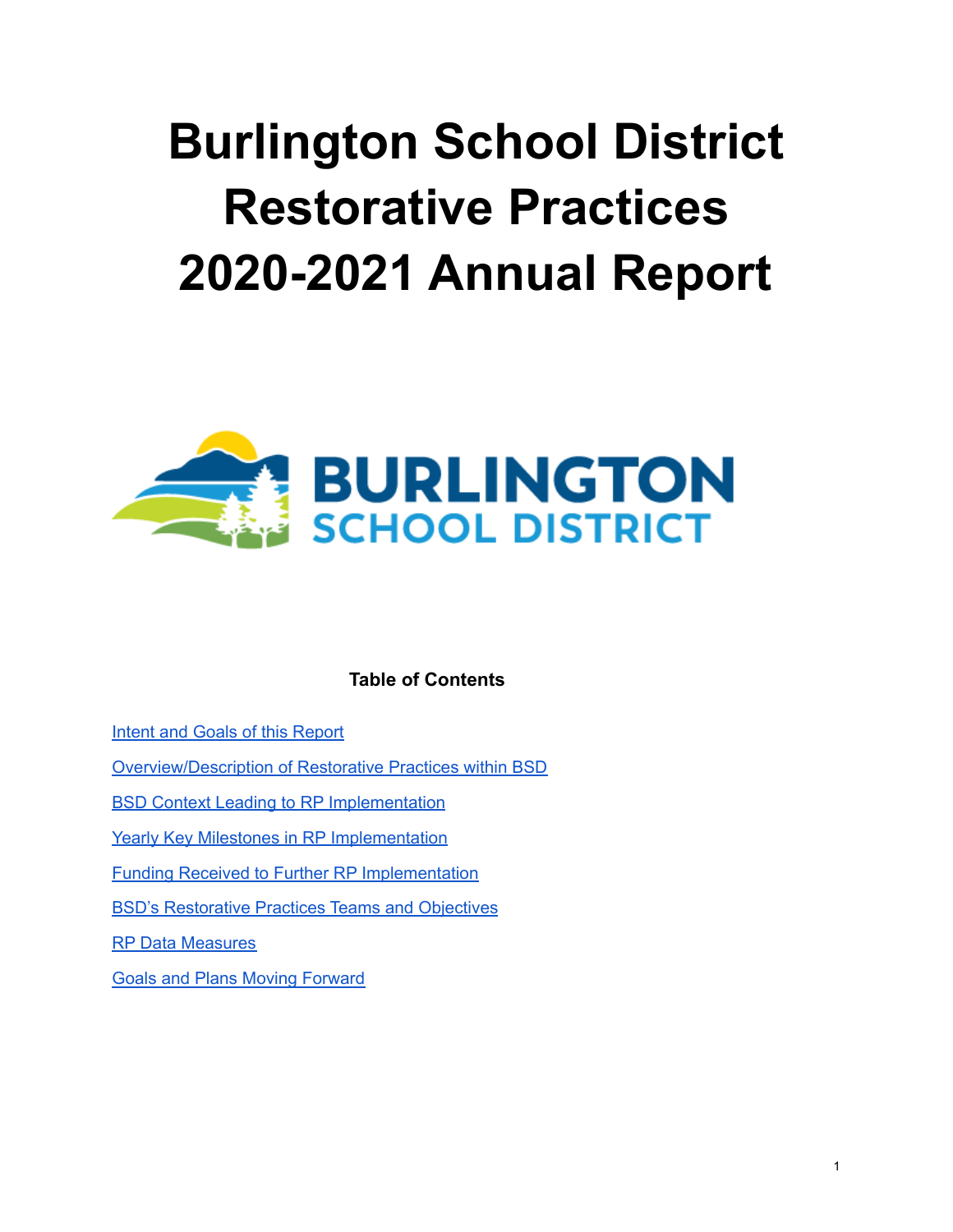# <span id="page-1-0"></span>**Intent and Goals of this Report**

This report gives an overview of restorative practices (RP) within Burlington School District (BSD) since BSD began utilizing RP during the 2014-2015 school year. This report is the first of future annual RP reports and therefore covers a span of seven years (2014-2021). Future RP reports will be released in the spring of every school year.

# <span id="page-1-1"></span>**Overview/Description of Restorative Practices within BSD**

A whole school restorative approach offers practices that prioritize community and relationship building as a way to prevent harm. When harm does happen, RP leverages relationships to repair the harm and to support the growth needed of those involved for future success. Through fair process, RP attends equitably to the needs of those harmed and those who have done the harm. Successfully implemented, RP transforms schools into places where students and teachers work together to solve problems, celebrate and learn from differences, and create safe, inclusive, welcoming spaces for all. It is not a "program" but an approach that requires a shift in how we think about discipline, the power of relationship, and the negative impact of unexamined implicit biases.

RP is a means to work toward and achieve equity throughout BSD. Equal voice and engagement are core principles of RP. Inequity and oppression in our systems, spaces, and interactions prohibit authentic meaningful engagement and voice for all people. RP creates processes, structures, and time for the meaningful engagement that equity requires so that issues can be surfaced and changed.

The BSD RP Vision Statement summarizes the purpose of RP in BSD: "*Restorative Practices are rooted in building and rebuilding relationships to create a culture of equity and belonging that results in healing and learning. BSD, in partnership with the Burlington community, embraces Restorative Practices ensuring that all, including those who have been harmed, will have their needs and experiences recognized and acted upon, thus creating a supportive climate of empowerment for all."*

Key goals to achieve this vision include:

- Build climate and culture of belonging and connectedness
- Promote equity and inclusion
- Eliminate exclusionary punitive practices and disproportionality related to identity factors
- Strategic implementation over time as readiness allows
- Build site RP capacity and leadership
- Address racism and implicit bias in disciplinary practices in our schools

# <span id="page-1-2"></span>**BSD Context Leading to RP Implementation**

In October 2010, the School Board established the Diversity and Equity Task Force. The group presented its findings in the "Task Force Report on the [Recommended](https://drive.google.com/file/d/15YOw4Q6IF-c_zyAP_3Oy8pXkjyzGBewF/view?usp=sharing) Strategic Plan for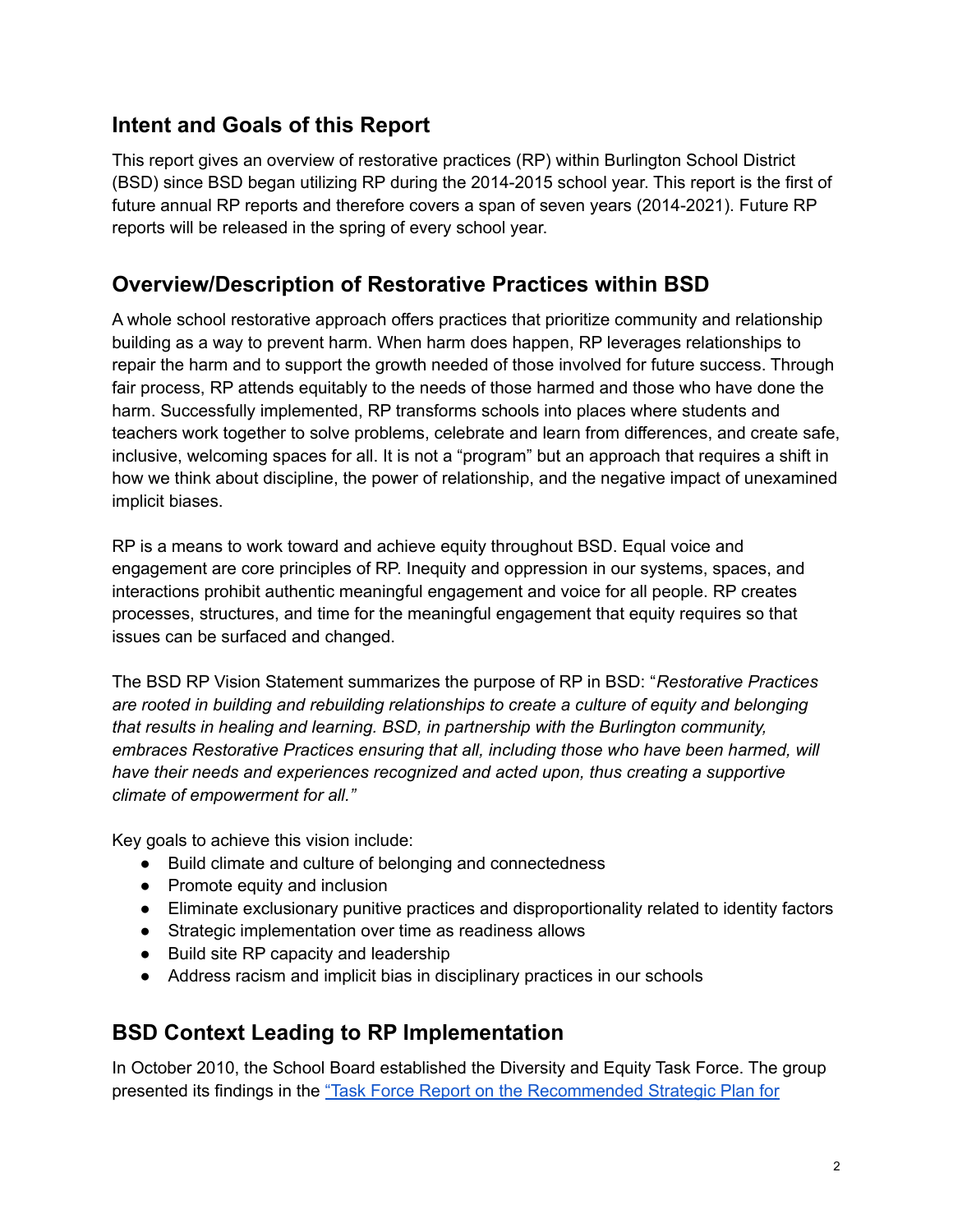Diversity, Equity, and Inclusion for the [Burlington](https://drive.google.com/file/d/15YOw4Q6IF-c_zyAP_3Oy8pXkjyzGBewF/view?usp=sharing) School District" in October 2011. The report recommended improvements in four key areas: leadership, climate, curriculum, and human resources.

A protest by some New American students and their supporters alleging racism and discrimination in educational opportunities at BHS in April 2012 prompted the development of a diversity and equity plan, "Diversity – Our Gift and Our Future", delivered in June 2012. The plan created four new district positions, including a Director of Equity. The plan also outlined specific steps to be taken to address disparities in academic achievement, climate issues, and hiring and retention. Additionally, the School Board created its own strategic plan for diversity, equity, and inclusion in October 2012.

Both the administration's and the Board's plans called for developing and publishing reports examining differences in outcomes for students by race, ethnicity, language background, socio-economic background, ability, and gender. Data reports beginning in 2012 highlighted the disparities in discipline in BSD. The data persistently showed that students of the global majority were suspended at higher rates than white students.

In November 2014, the Office of Diversity, Equity and Community Partnership released its Strategic Plan for Diversity and Equity which included the goal to ensure a welcoming, safe, inclusive, and equitable school community, with subgoal 1.2 tasking the Director of Equity with collaborating with the community restorative justice programs to implement RJ practices district-wide.

In January 2015, Vermont Legal Aid published *Kicked Out! Unfair & Unequal Discipline in Vermont's Public Schools* by Jay Diaz, which confirmed that disproportionate discipline trends exist in Vermont as in the rest of the US. This furthered BSD's desire to address these issues within the district.

In June 2015, the School Board's subcommittee for Diversity and Equity developed goals for their committee at the Board's retreat that included "supporting a district climate that fosters inclusion, equity, and peace, to be achieved through a restorative justice framework" (D&E Committee Minutes, July 21, 2015). The superintendent named the Director of Equity as district lead in developing a plan to implement restorative justice practices district-wide as a way to address district equity issues.

In 2017, BSD conducted a comprehensive needs assessment across all its schools and programs that confirmed that students who are suspended, or frequently absent, were disproportionately students of the global majority, students with disabilities, and/or students experiencing poverty. BSD's implementation of RP district-wide is central to creating more inclusive, equitable, safe and respectful learning environments.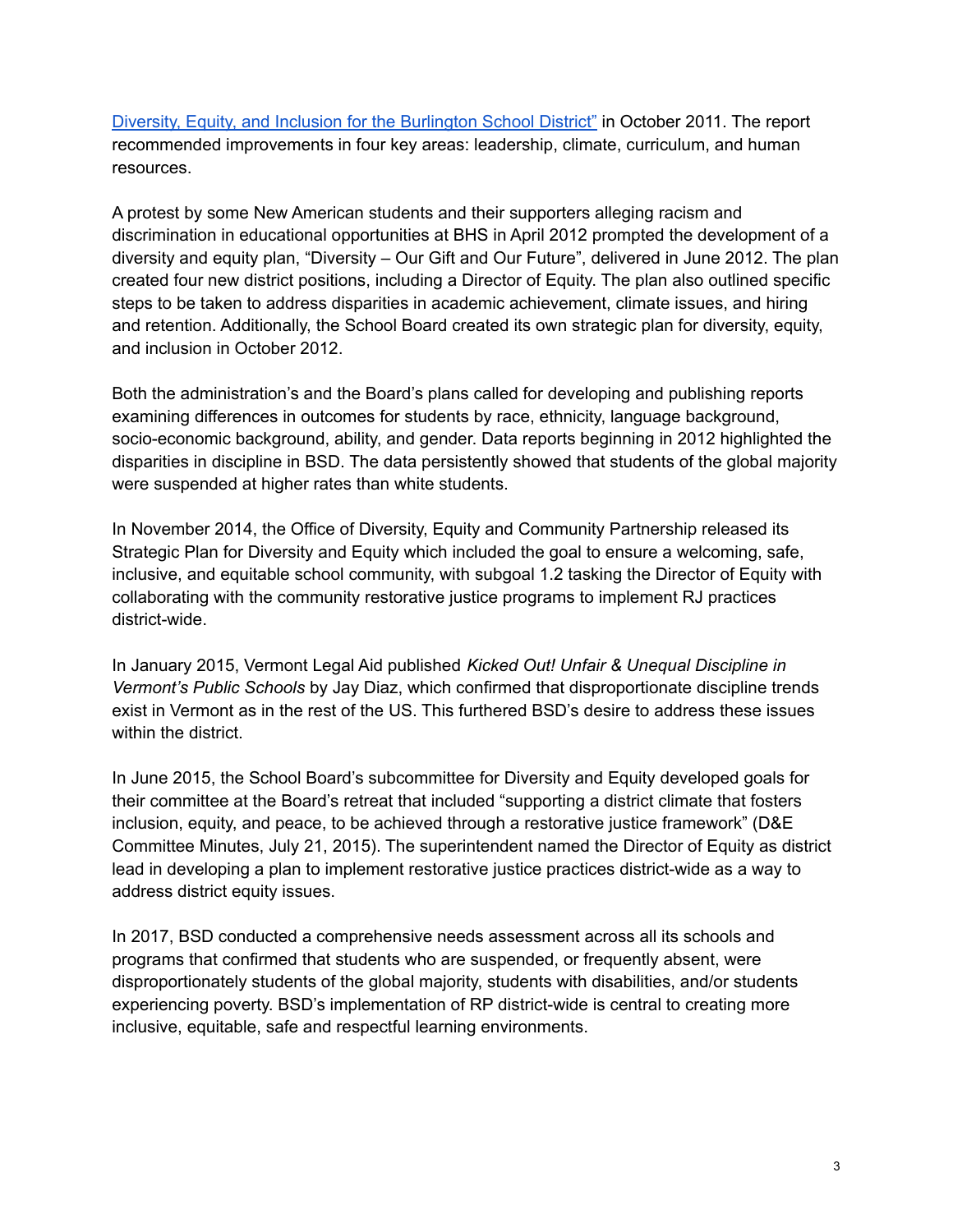# <span id="page-3-0"></span>**Yearly Key Milestones in RP [Implementation](https://docs.google.com/document/d/1xt5j-1t5_vTbSZnrlVavliJZhWVWjNE4ftYlAKDIJL8/edit?usp=sharing)**

A detailed year by year overview of RP implementation in BSD can be found using the above hyperlink.

# <span id="page-3-1"></span>**Funding Received to Further RP Implementation**

BSD secured a grant in November 2020 from the Department and Children and Families (DCF) and is working in partnership with UP for Learning and the Burlington Community Justice Center with the goal of eliminating racial disparities in suspensions and punitive disciplinary practices in district schools. The goals of this grant are to establish a process for authentic youth engagement and to replace traditional disciplinary models with RP. As part of this work, BSD now has a Youth and Family Restorative Liaison position to help guide this work at the middle schools.

# <span id="page-3-2"></span>**BSD's Restorative Practices Teams and Objectives**

- 1) RP Evaluation Team Primary Objectives:
	- Guides process and outcome evaluation and assessment of the district's RP work.
	- Determines whether RP is leading to greater equity in creating desired changes to culture and climate, discipline referrals, attendance, and academic disparities.
- 2) RP Training Team Primary Objectives:
	- Builds more capacity to offer professional development among district employees and reduce reliance on outside district consultants.
	- Strategizes, designs and implements RP professional development (PD) for BSD.
- 3) RP Youth and Family Engagement Team Primary Objectives:
	- This team is developing their objectives as of the fall of 2021.
- 4) Restoring School Engagement Team Primary Objective:
	- Establish restorative processes to re-engage students and families struggling to attend school consistently
- 5) Reimagining Behavior Responses Team Primary Objective:
	- Creates systems in BSD so that demographics are no longer a predictor of involvement in discipline procedures and it is the norm to respond restoratively when behaviors that cause harm occur, whenever possible.

**School/Department Based RP Committees/Teams:** Each school/group (including Early Education, After School, and Central Office) has an RP Committee. Representatives from each team come together through the Restorative Practices [Collaborative](https://www.bsdvt.org/district/diversity-and-equity/restorative-practices-collaborative/) once a month to share about their practice, learn from one another, and support each site's work.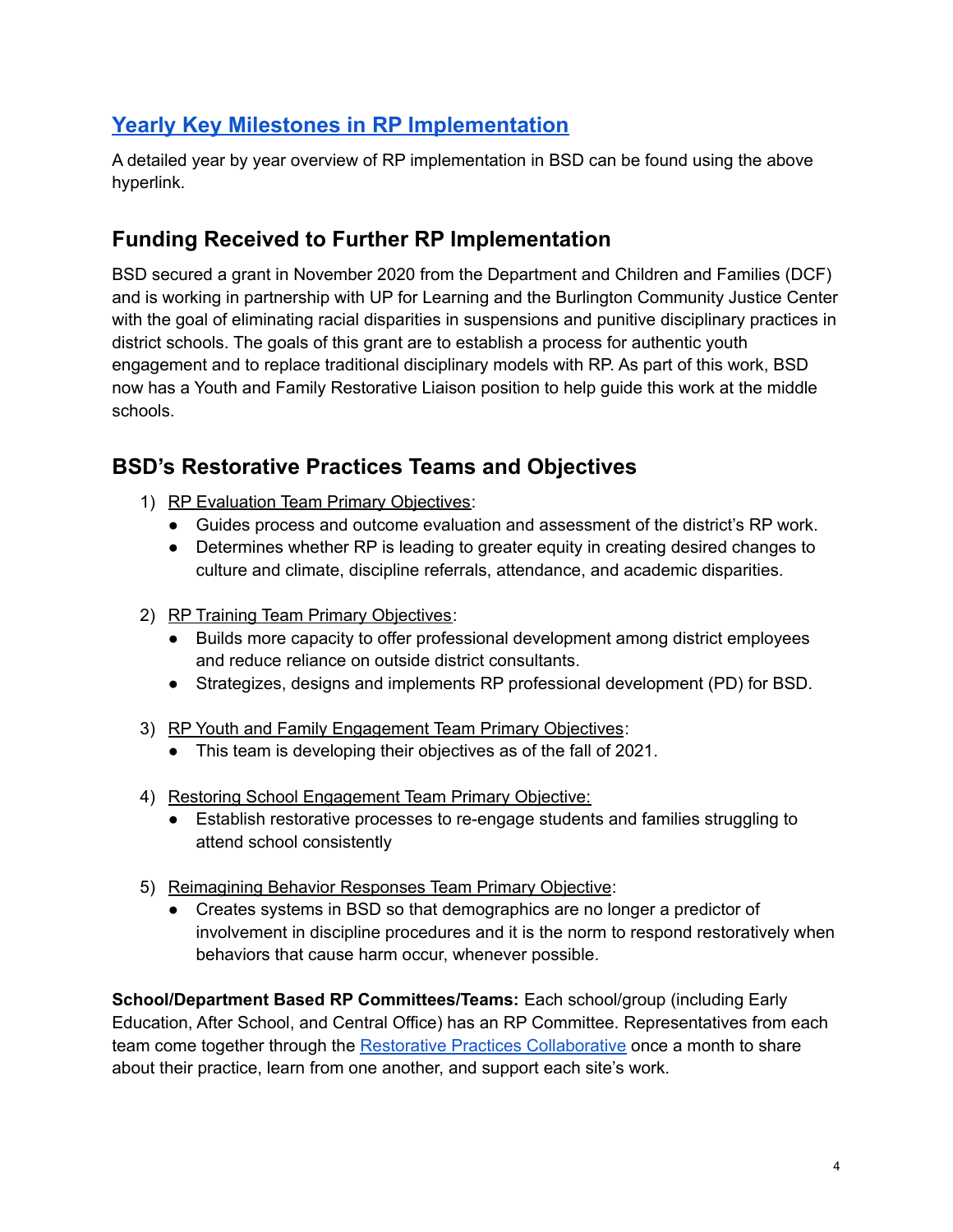# <span id="page-4-0"></span>**RP Data Measures**

BSD collects data specific to RP implementation, use, and efficacy annually. Students and staff are surveyed yearly on their experience of RP to help district and site teams understand how RP implementation is going, what issues may be present, and to inform future RP PD. Data is used to measure progress on the two RP goals identified by Superintendent Flangan in the 2020-2021 Strategic Goals: "Our schools are restorative and equitable" and "Staff report increased use of restorative practices". BSD is grateful to our UVM partners Drs. Bernice Garnett and Lance Smith for their work on RP evaluation in BSD.

## **1. RP Student Survey**

## **2019 Student Demographics**

- Administered to students in 3rd-12th grades
- Total responses: 2,267 students from 12 schools
- Grade: K-5: 39%, 6-8<sup>th</sup>: 23%, 9-12<sup>th</sup>: 32%
- Gender: He/Him: 47%, She/Her: 44%, Self-described: 2%, They/Them: 1%
- Race/Ethnicity: White: 50%, African: 4%, American Indian/Alaskan Native: 2.6%, Asian: 11%, Black/African-American 11%, Hispanic 2%, Multi 5%, Self-describe 7%

## **2019 Student Results: Selected Questions**

- 79% of respondents had participated in a restorative practice circle in the past year
- 71% of respondents indicated their teachers "often/always" use circles as a time to share feelings
- 44% of respondents indicated that they "often/always" enjoyed their time in circles
- 67% of respondents indicated that they "often/always" felt safe/comfortable participating in circles
- 44% of of respondents indicated that they "often/always" felt that their teachers treated them with respect if they misbehaved.

## **2020 Student Survey**

• Due to Covid, we were not able to administer the 2020 BSD RP student survey

## **Conclusions from Student RP Survey Data**

- Responses from students indicated a positive regard towards RP implementation, particularly the use of community-building classroom RP circles
- Students were making connections between social-emotional learning (SEL) and participating in RP circles
- RP principles have not yet penetrated and addressed systemic issues around equity and inclusion
	- This is identified for future RP PD and implementation considerations
- Carefully examine the perceptions of marginalized students in RP implementation and participation by disaggregating the data and examining these results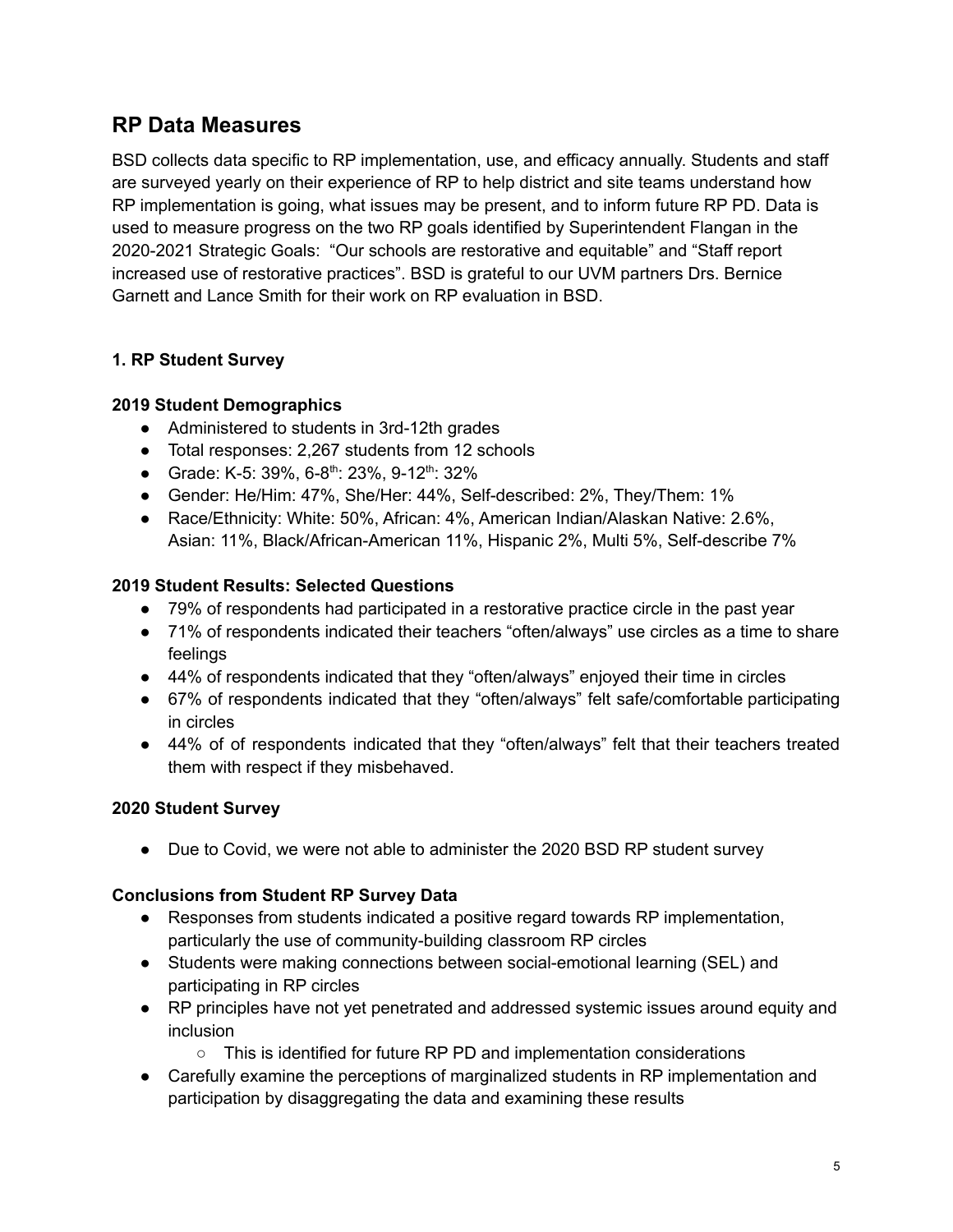## **2. RP Adult Survey**

#### **2019 Staff Survey Demographics**

- Administered to BSD staff in May 2019
- Total responses: 380 staff members from 14 schools/sites
- **●** Professional roles from responses: (each category percent of the 380 respondents)

Administrator, Counselor, Afterschool: 5.6% Non-classroom role: 10%

Paraprofessional: 22% Teacher: 62%

#### **2019 Staff Survey Results: Selected Questions**

- 78% of respondents agree/strongly agree that implementing RP "positively impacted their professional growth"
- 71% of respondents agree/strongly agree that they feel "prepared to run proactive community building circles. The most common RP strategies being implemented by respondents are: restorative questions, community building circles, small impromptu conferences, and affective statements
- 80% of respondents agree/strongly agree that they feel supported by administrators to use RP
- 54% of respondents indicate they use circles as a time for students to share feelings while 22% indicate they do not at all or rarely do this.
- 34% of respondents indicate that they not at all or rarely use RP tools with students to explore issues of equity/inclusion

## **2020 Staff Survey Demographics**

- Administered to BSD staff in May 2020
- Total responses: 443 staff members
- **●** Professional roles from responses:

Teachers: 52% Paraprofessionals: 20% Administrators, counselors, after school: 28%

## **2020 Staff Survey Results: Selected Questions**

- 79% of respondents agree or strongly agree that district trainings helped them learn about RP
- 79% of respondents agree or strongly agree that they feel confident in leading RP in their classroom and interactions with students
- 84% of respondents agree or strongly agree that they feel supported by administrators at their building or school when using RP practices.
- 57% of respondents agree or strongly agree that they have had sufficient training in RP
- 76% of respondents agree or strongly agree that RP is a priority in their school building
- 72% of respondents agree or strongly agree that they use RP tools with students to explore issues of identity, equity or inclusion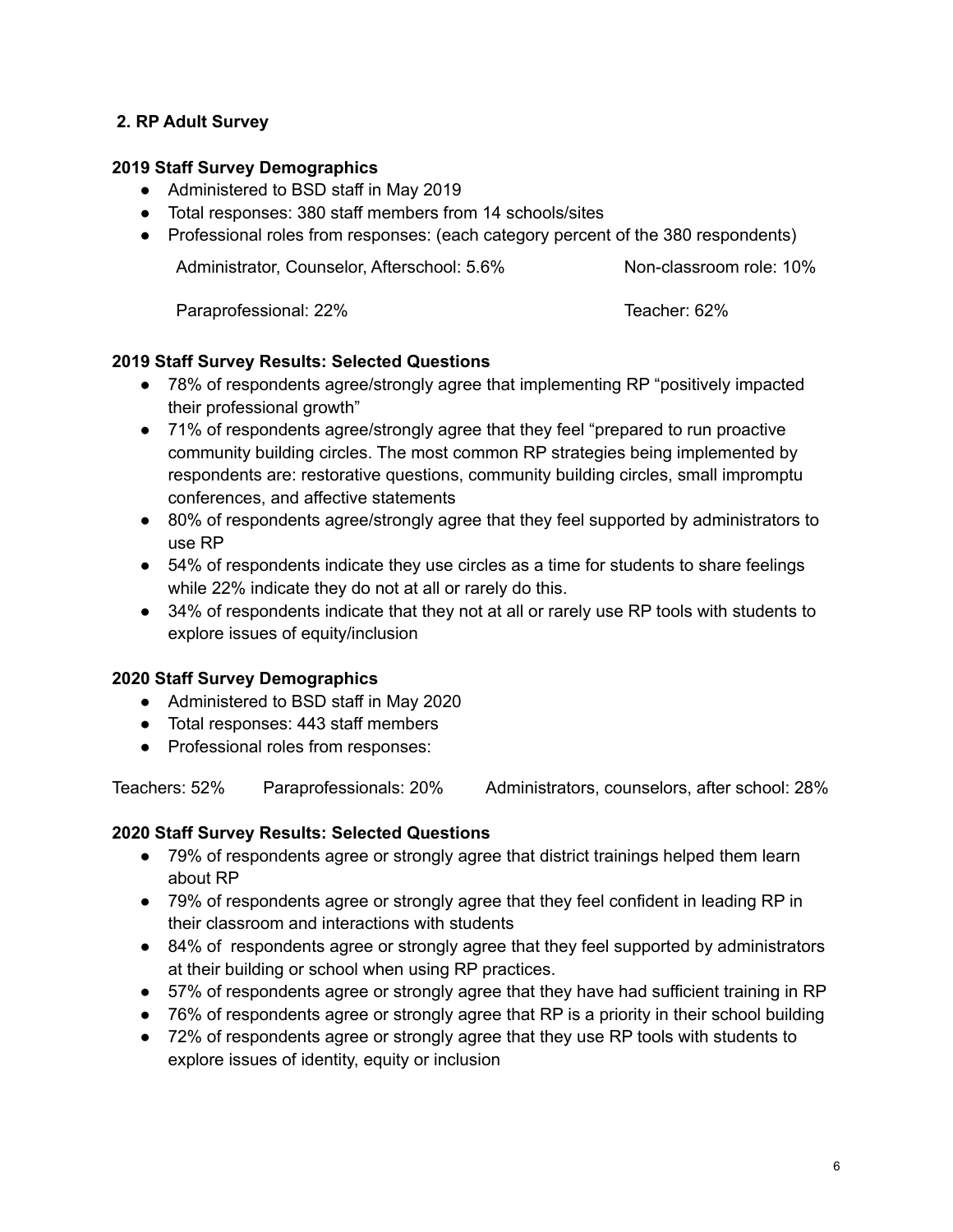#### **2020 Staff Survey Results: Additional Covid Specific Questions**

- 64% of respondents indicated that RP community building circles are a helpful structure to maintain during remote learning
- 50% of respondents indicated that students appreciate participating in virtual circles.
- 36% of respondents indicated that they are using Tier 1 community building circles as part of their remote instruction
- Data suggests that foundational investment in RP prior to the abrupt transition online during the spring of 2020 assisted BSD staff and teachers in maintaining connections with students and eased the transition.

#### **2019 and 2020 Staff Survey Results Compared**

As detailed in the below chart, on average across the Burlington School District, the majority of BSD employees who responded indicate that RP is a priority in their school building and that they are using RP tools to address issues related to equity. RP training needs still remain across the district.



# **2020-21 School Year Professional Development**

- All school and department RP teams participated in Restorative Reentry PD to consider what thoughtful re-entry to the school year would include given the dual pandemics of Covid and racial discrimination.
- The Burlington Technical Center offered Foundations in RP PD (Tier 1) for all staff members who had not participated in this previously. They are the only school or department in which every staff member has had this training.
- The District RP Training Team is offering two one-credit online courses open to all district employees through Southern New Hampshire University. One class is on Foundations in RP (Tier 1) and one is on Restorative Responses to Harm (Tier 1.5). Educators are welcomed to take either or both and can also audit these courses at no cost.